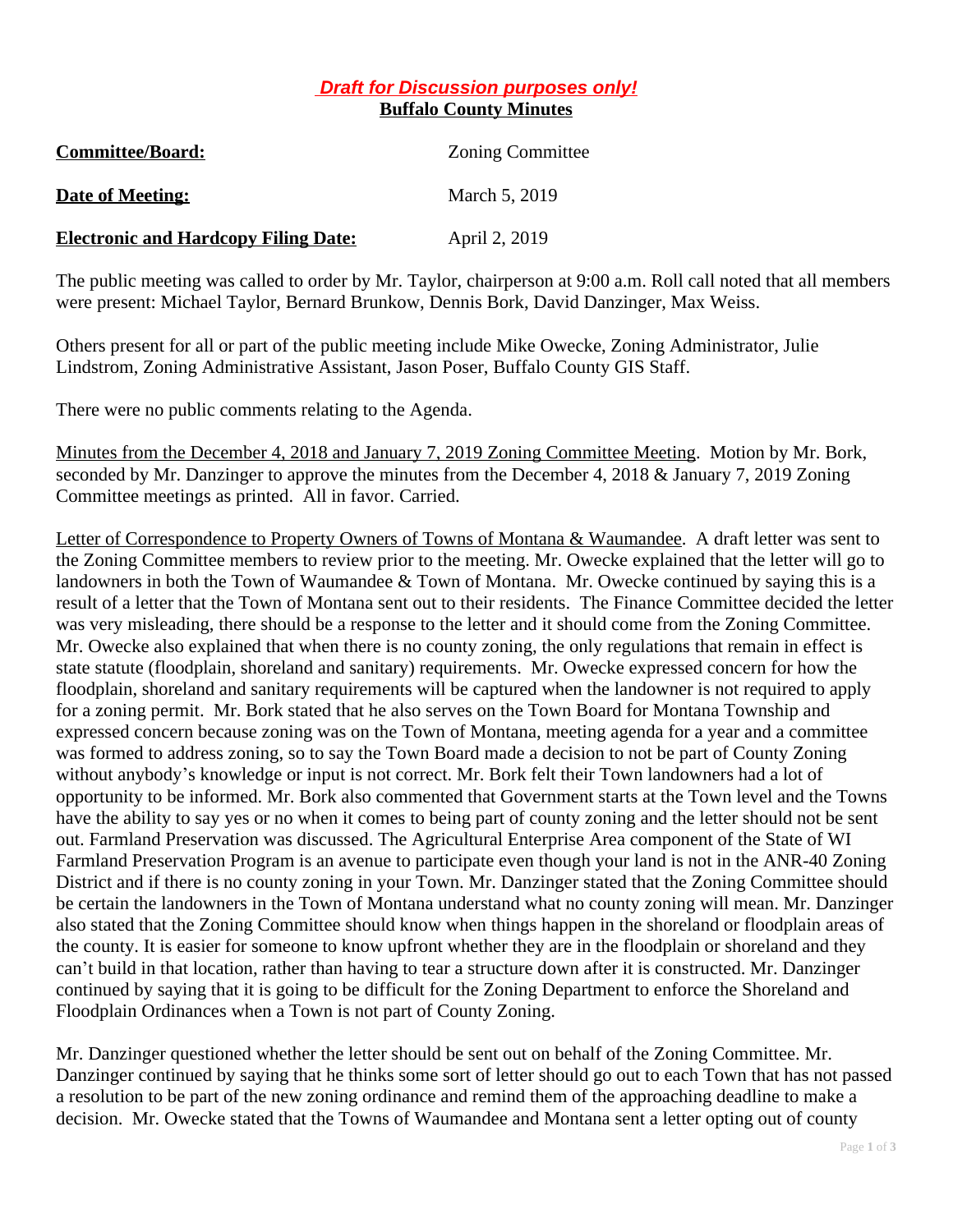zoning. Mr. Bork stated that he feels the letter should provide information on the opportunity to opt into county wide zoning or know there is an option to not be part of county wide zoning. Mr. Danzinger stated he would like to see some kind of letter go out to the Towns that have taken no action on the revised zoning ordinance. Mr. Brunkow questioned whether the letter should go to all the Towns that have not made a decision. Mr. Danzinger suggested some version of the letter presented should be mailed to the Towns. Mr. Taylor agrees that we should not single out Montana and Waumandee. Mr. Danzinger commented that he does not have a problem if a couple of the Towns do not want to be part of county zoning. Mr. Owecke stated a letter was already sent earlier reminding Towns of the deadline. It was discussed that the Towns that have not made a decision may be waiting until after the Town Board elections this spring. Mr. Danzinger commented that the nice thing about a Town being part of County Zoning, it takes the responsibility of land use off the Town. Mr. Danzinger continued by saying it gives formal organization and formal structure through county zoning. Motion by Mr. Brunkow, seconded by Mr. Weiss to table sending a letter until after the next Zoning Committee meeting. Mr. Danzinger recommended that Mr. Owecke draft a couple of letter options with language so the Towns will inform the Zoning Department whether they plan to be part or not be part of county zoning. Mr. Danzinger suggested that the letter be more general than specific and the letter should go to those Towns that have not passed a resolution to be part of county zoning.

The next meeting was scheduled for April 11, 2019 at 9:00 a.m.

Resolution to Approve the Expenditure of CAPX2020 Funds to Install Private Drive and Town Road Signs as Mandated by the Newly Adopted Uniform Addressing Ordinance. Mr. Owecke explained that at the last zoning committee meeting a resolution was passed to expend CAPX2020 funds not to exceed \$30,000. Since that time, several things have changed. Mr. Owecke continued by saying that Lange will be printing and installing the new address signs as well as the Town Road signs that need to be replaced. Mr. Owecke stated he retracted the resolutions that were previously approved by the Zoning Committee and drew up a new version reflecting the new numbers. Copies of the new resolution were passed out for review. All the same language, just new numbers. This resolution is to spend CAPX money to install the new Town Road and Private Drive signs as made necessary by the new addressing ordinance. Mr. Owecke stated it is estimated there are 31 (thirty-one) Town road signs and 69 (sixty-nine) private drives that will need to be installed with total dollars of \$18,110. Mr. Owecke continued by saying the resolution states not to exceed \$22,000. This will allow more funds for any additional signs that may need to be ordered. Mr. Danzinger questioned the Townships that would like to replace their existing road signs with new road signs that are not part of the county project. Mr. Owecke stated it is probably part of Phase II of the project. Mr. Weiss questioned the status of road names and the status of that part of the project. Mr. Poser stated there will be an effort to communicate with the Towns about Phase II. Mr. Owecke provided a list of duplicate road names for the Committee to review. He explained that the list identified which roads will keep their name and which roads will change their name based on language in the Uniform Addressing Ordinance. Motion by Mr. Brunkow, seconded by Mr. Weiss to approve and sign the resolution to expend up to \$22,000 of CAPX funds. All in favor. Carried.

Resolution to Establish the Application Fee for Private Drive Signs. Mr. Owecke explained this resolution establishes the application fee for a new private drive after the initial private drives have been assigned and placed. Mr. Owecke continued by saying the resolution that was initially passed by this committee was pulled before it was acted on by the Finance Committee to allow for a change in the fee. Lange will not be installing individual road signs, but will provide the hardware, the Highway department will be used to install the private drive signs. Materials will cost \$106 and the Highway department will charge \$284 to install the signs. The Zoning Committee agreed there would be an administrative fee to the Zoning Department, so the permit fee will be \$450. This fee is raised \$30 from the last meeting. Mr. Weiss questioned the cost for the Highway Department to install a sign. Mr. Owecke stated that Mr. Platteter explained that it will require two trips to the sign site, one to locate the spot and then out again to install. Mr. Owecke stated that the Highway department